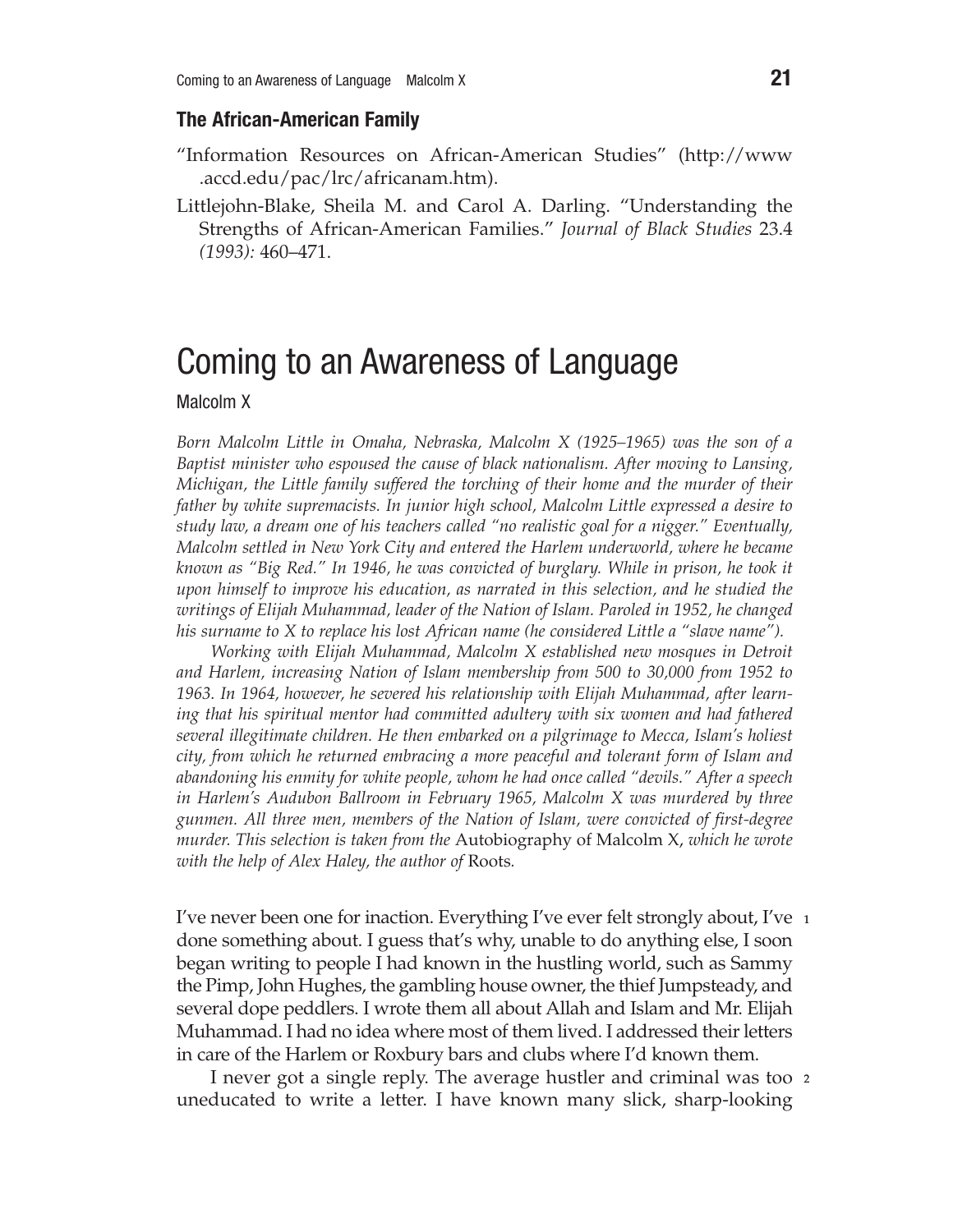hustlers, who would have you think they had an interest in Wall Street; privately, they would get someone else to read a letter if they received one. Besides, neither would I have replied to anyone writing me something as wild as "the white man is the devil."

 What certainly went on the Harlem and Roxbury wires was that  $\overline{3}$ Detroit Red was going crazy in stir, or else he was trying some hype to shake up the warden's office.

3<br>4<br>5<br>6<br>7<br>8<br>9 During the years that I stayed in the Norfolk Prison Colony, never did  $\overline{\mathbf{4}}$ any official directly say anything to me about those letters, although, of course, they all passed through the prison censorship. I'm sure, however, they monitored what I wrote to add to the files which every state and federal prison keeps on the conversion of Negro inmates by the teachings of Mr. Elijah Muhammad.

 But at that time, I felt that the real reason was that the white man  $\overline{5}$ knew that he was the devil.

 Later on, I even wrote to the Mayor of Boston, to the Governor of 6 Massachusetts, and to Harry S. Truman. They never answered; they probably never even saw my letters. I handscratched to them how the white man's society was responsible for the black man's condition in this wilderness of North America.

 It was because of my letters that I happened to stumble upon starting  $\overline{7}$ to acquire some kind of a homemade education.

 I became increasingly frustrated at not being able to express what  $\,8\,$ I wanted to convey in letters that I wrote, especially those to Mr. Elijah Muhammad. In the street, I had been the most articulate hustler out there—I had commanded attention when I said something. But now, trying to write simple English, I not only wasn't articulate, I wasn't even functional. How would I sound writing in slang, the way I would *say* it, something such as, "Look, daddy, let me pull your coat about a cat, Elijah Muhammad—"

 Many who today hear me somewhere in person, or on television, or  $\overline{9}$ those who read something I've said, will think I went to school far beyond the eighth grade. This impression is due entirely to my prison studies.

 It had really begun back in the Charlestown Prison, when Bimbi first made me feel envy of his stock of knowledge. Bimbi had always taken charge of any conversation he was in, and I had tried to emulate him. But every book I picked up had few sentences which didn't contain anywhere from one to nearly all of the words that might as well have been in Chinese. When I just skipped those words, of course, I really ended up with little idea of what the book said. So I had come to the Norfolk Prison Colony still going through only book-reading motions. Pretty soon, I would have quit even these motions, unless I had received the motivation that I did. 10

 I saw that the best thing I could do was get hold of a dictionary—to study, to learn some words. I was lucky enough to reason also that 11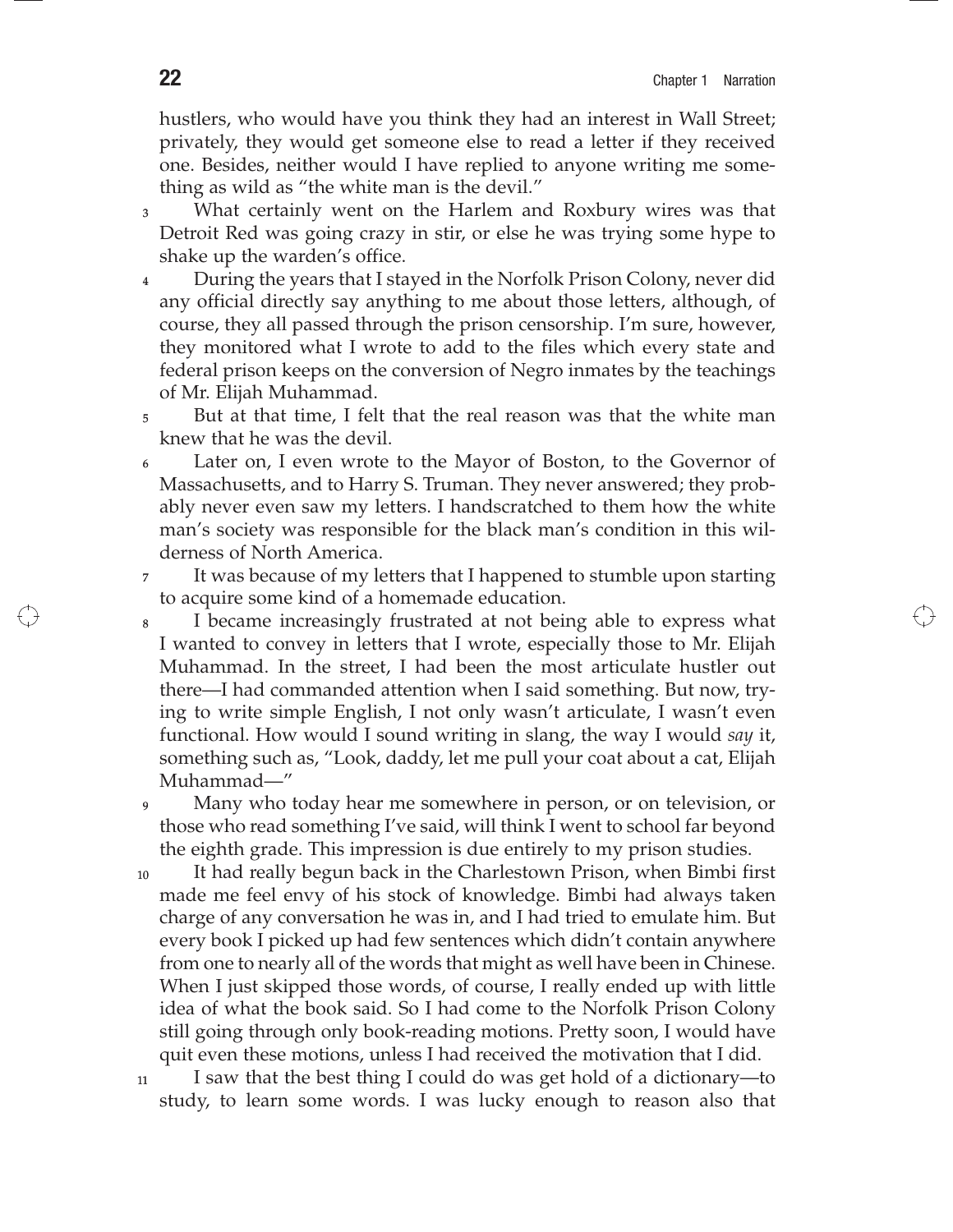I should try to improve my penmanship. It was sad. I couldn't even write in a straight line. It was both ideas together that moved me to request a dictionary along with some tablets and pencils from the Norfolk Prison Colony school.

 I spent two days just riffling uncertainly through the dictionary's 12 pages. I'd never realized so many words existed! I didn't know *which* words I needed to learn. Finally, just to start some kind of action, I began copying.

 In my slow, painstaking, ragged handwriting, I copied into my tablet 13 everything printed on that first page, down to the punctuation marks.

 I believe it took me a day. Then, aloud, I read back, to myself, every-14 thing I'd written on the tablet. Over and over, aloud, to myself, I read my own handwriting.

 I woke up the next morning, thinking about those words—immensely 15 proud to realize that not only had I written so much at one time, but I'd written words that I never knew were in the world. Moreover, with a little effort, I also could remember what many of these words meant. I reviewed the words whose meanings I didn't remember. Funny thing, from the dictionary first page right now, that "aardvark" springs to my mind. The dictionary had a picture of it, a long-tailed, long-eared, burrowing African mammal, which lives off termites caught by sticking out its tongue as an anteater does for ants.

 I was so fascinated that I went on—I copied the dictionary's next 16 page. And the same experience came when I studied that. With every succeeding page, I also learned of people and places and events from history. Actually the dictionary is like a miniature encyclopedia. Finally the dictionary's A section had filled a whole tablet—and I went on into the B's. That was the way I started copying what eventually became the entire dictionary. It went a lot faster after so much practice helped me to pick up handwriting speed. Between what I wrote in my tablet, and writing letters, during the rest of my time in prison I would guess I wrote a million words.

 I suppose it was inevitable that as my word-base broadened, I could 17for the first time pick up a book and read and now begin to understand what the book was saying. Anyone who has read a great deal can imagine the new world that opened. Let me tell you something: from then until I left that prison, in every free moment I had, if I was not reading in the library, I was reading on my bunk. You couldn't have gotten me out of books with a wedge. Between Mr. Muhammad's teachings, my correspondence, my visitors . . . and my reading of books, months passed without my even thinking about being imprisoned. In fact, up to then, I never had been so truly free in my life.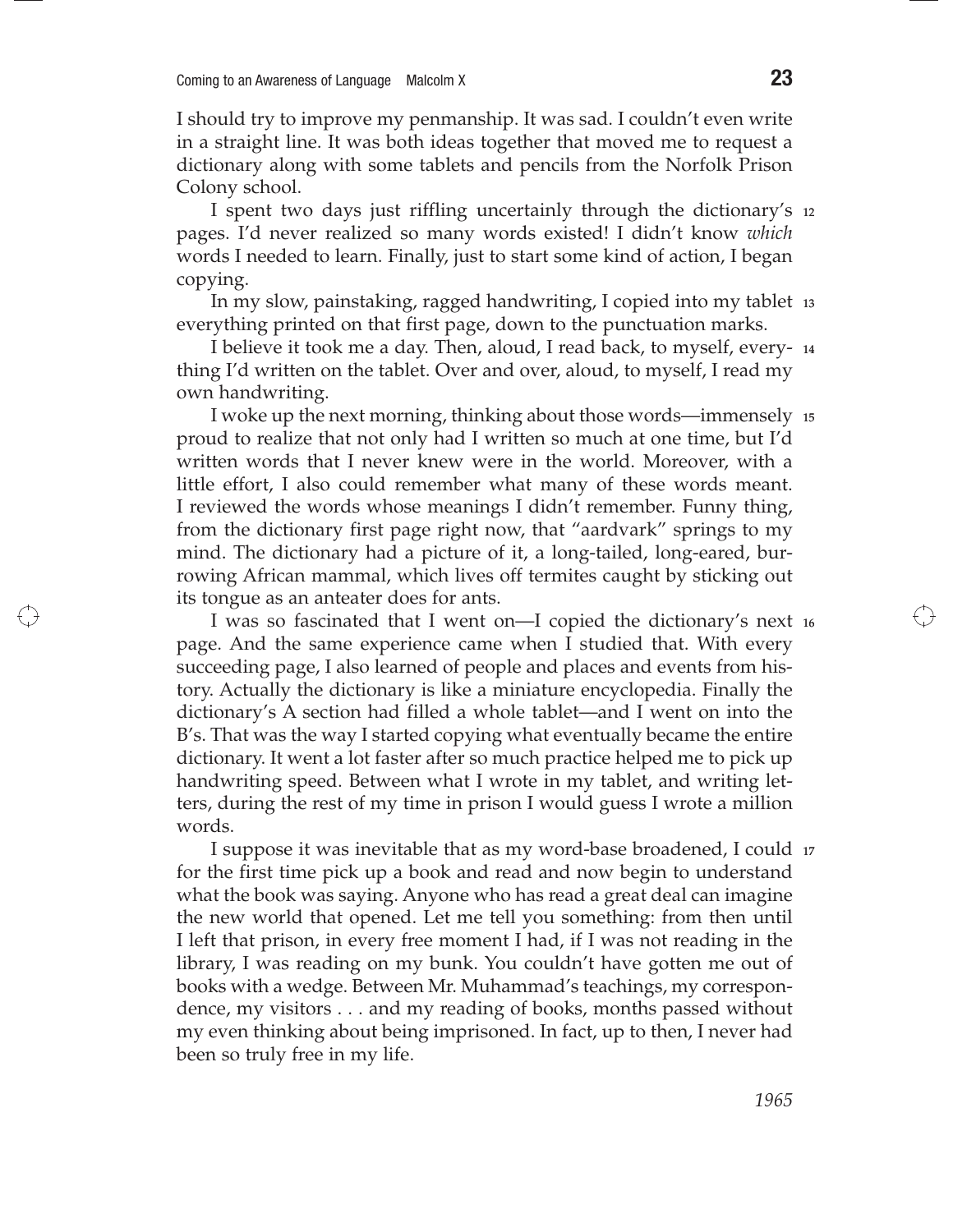↔

## **QUESTIONS FOR DISCUSSION**

### **Content**

- a. Explain the process by which the author improved his reading and writing abilities.
- b. What distinction does Malcolm X imply when, in paragraph 8, he says "I not only wasn't articulate, I wasn't even functional"?
- c. What is it about Bimbi that makes the narrator wish to "emulate him" (paragraph 10)?
- d. What distinction does Malcolm X draw between being articulate in the "hustling world" and being truly literate?
- e. At first, Malcolm X wanted to improve his ability to communicate in the letters he wrote, "especially to Elijah Muhammad." Does this motivation change later on? Explain.
- f. Is this essay about a conversion? If so, how do paragraphs 4 and 5 illuminate that conversion?
- g. Define the kind of freedom that the author mentions in his conclusion.

## **Strategy and Style**

- h. What is the effect of the author's mentioning the names of hustlers such as Sammy the Pimp and of Elijah Muhammad in the same paragraph?
- i. The author's letters contained statements such as "the white man is the devil." Do such comments affect his credibility? Why or why not?
- j. What use does this selection make of dialogue? Why is this dialogue important?

## **ENGAGING THE TEXT**

- a. Analyze any two paragraphs in this selection. Evaluate the writer's command of the language and his believability.
- b. Comment on the narrator's voice. How would you characterize the personality of the speaker? Play close attention to the street language that he weaves into the fabric of this narrative.

## **SUGGESTIONS FOR SUSTAINED WRITING**

 a. Like Malcolm X, tell the story of how you accomplished an important goal in your life. Use specific detail to convey how difficult the task was. Be as detailed when you explain how achieving this goal changed your life, your lifestyle, or your personality.